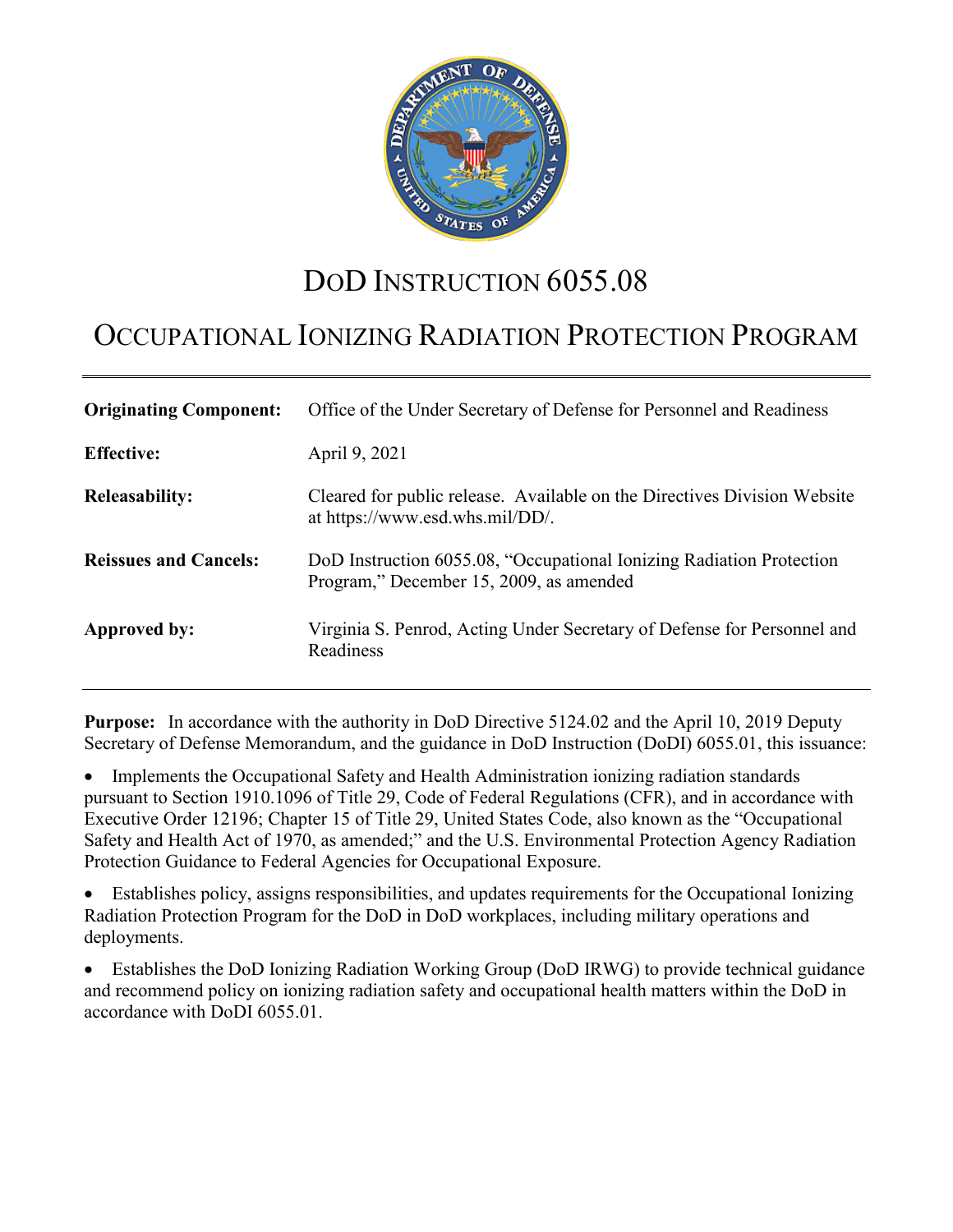# **TABLE OF CONTENTS**

| SECTION 3: OCCUPATIONAL IONIZING RADIATION PROTECTION PROGRAM REQUIREMENTS  6              |  |
|--------------------------------------------------------------------------------------------|--|
|                                                                                            |  |
|                                                                                            |  |
|                                                                                            |  |
|                                                                                            |  |
|                                                                                            |  |
|                                                                                            |  |
|                                                                                            |  |
|                                                                                            |  |
|                                                                                            |  |
|                                                                                            |  |
|                                                                                            |  |
|                                                                                            |  |
| 3.6. Control of Radioactive Material and Devices Capable of Generating Ionizing Radiation. |  |
|                                                                                            |  |
|                                                                                            |  |
|                                                                                            |  |
|                                                                                            |  |
|                                                                                            |  |
|                                                                                            |  |
|                                                                                            |  |
|                                                                                            |  |
|                                                                                            |  |
|                                                                                            |  |
|                                                                                            |  |

# FIGURE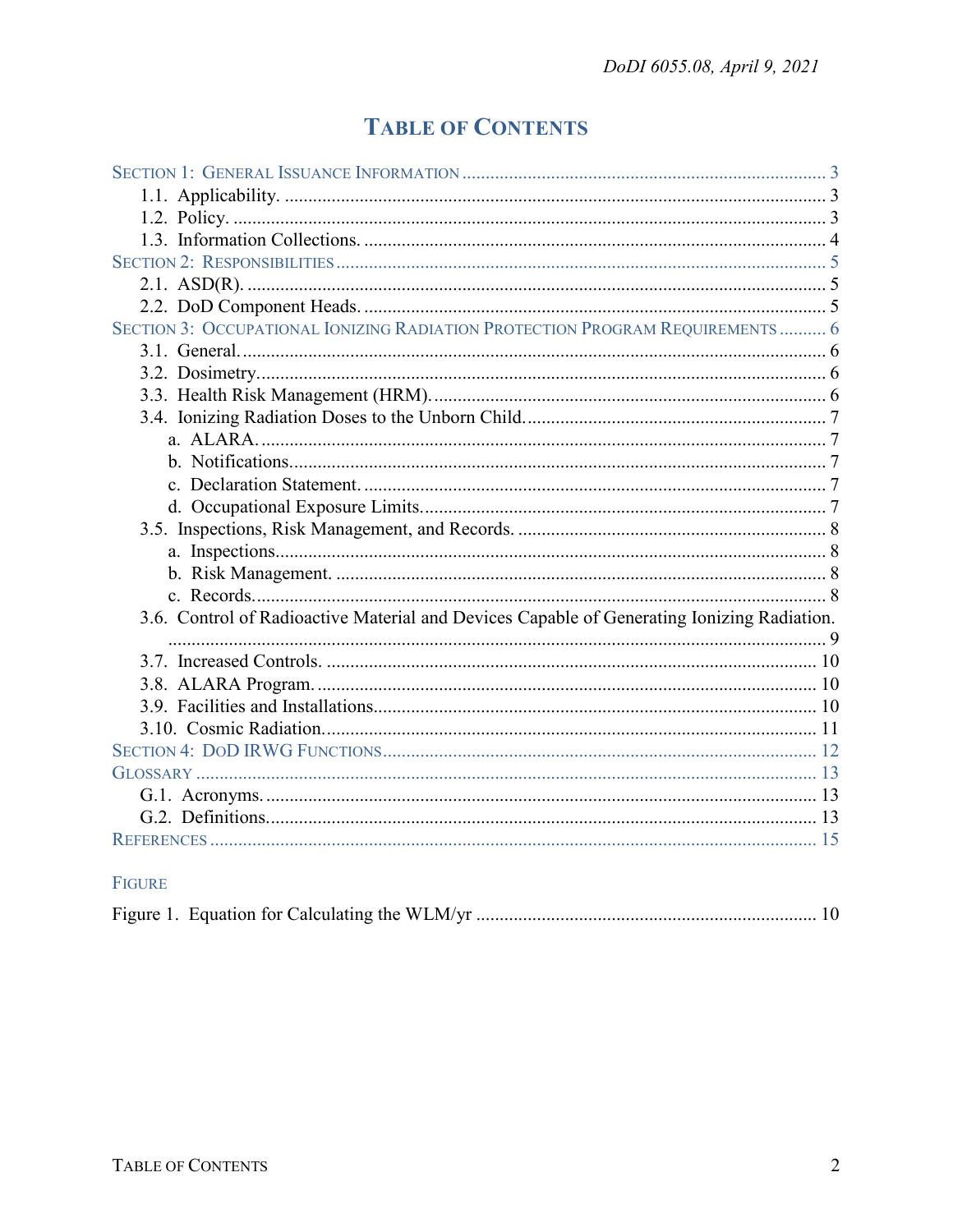# **SECTION 1: GENERAL ISSUANCE INFORMATION**

## <span id="page-2-1"></span><span id="page-2-0"></span>**1.1. APPLICABILITY.**

This issuance:

a. Applies to:

(1) OSD, the Military Departments, the Office of the Chairman of the Joint Chiefs of Staff and the Joint Staff, the Combatant Commands, the Office of Inspector General of the Department of Defense, the Defense Agencies, the DoD Field Activities, and all other organizational entities within the DoD (referred to collectively in this issuance as the "DoD Components").

(2) All DoD civilian and military personnel who are occupationally exposed to ionizing radiation.

b. Does **not** apply to:

(1) Personnel who, as patients, undergo diagnostic or therapeutic radiological procedures in medical or dental treatment facilities.

(2) Personnel exposed to ionizing radiation as a result of nuclear war or detonation of improvised nuclear devices or radiological dispersal devices.

(3) Personnel exposed to ionizing radiation as a result of combat, peacekeeping, or peacemaking operations for which an alternate ionizing radiation protection standard is implemented in accordance with Joint Publication 3-11.

(4) Personnel exposed to natural background radiation except as described in Paragraph 3.10.

(5) Personnel engaged in activities associated with nuclear reactor programs, including the Naval Nuclear Propulsion Program, nuclear weapon systems, and fuel and other material controlled in accordance with Section 5844 of Title 42, United States Code.

(6) DoD contractors, unless required by contract specification.

#### <span id="page-2-2"></span>**1.2. POLICY.**

It is DoD policy to maintain personnel exposures to occupational ionizing radiation associated with DoD operations to a level as low as reasonably achievable (ALARA) with consideration given to efficiency, cost, and mission requirements. Whenever practical, the use of engineering controls will prevail over the use of administrative controls and personal protective equipment.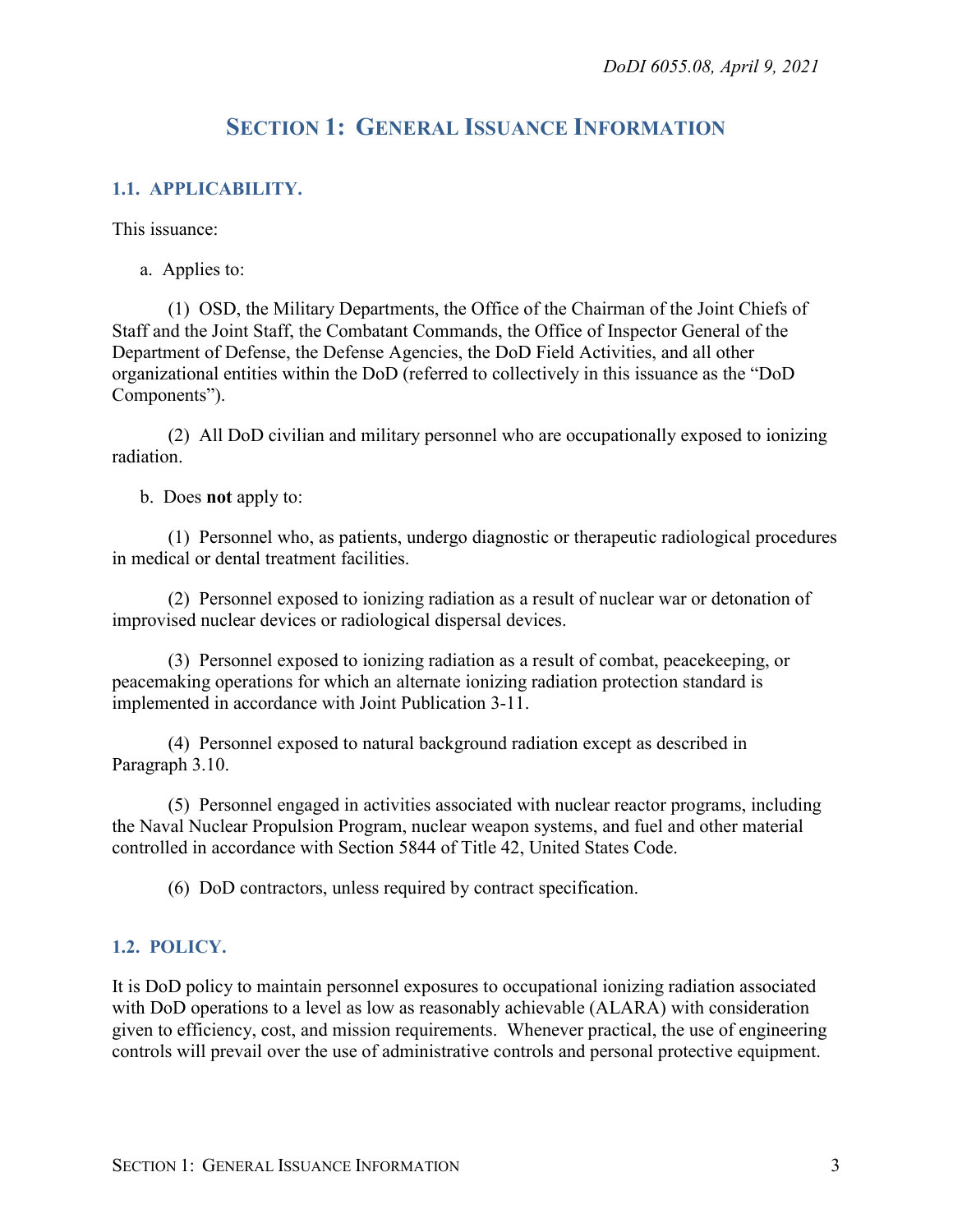# <span id="page-3-0"></span>**1.3. INFORMATION COLLECTIONS.**

The status update to the Assistant Secretary of Defense for Readiness (ASD(R)), referred to in Paragraph 3.8. of this issuance, is exempt from review and approval in accordance with Paragraph 1.b. of Volume 1 of DoD Manual 8910.01.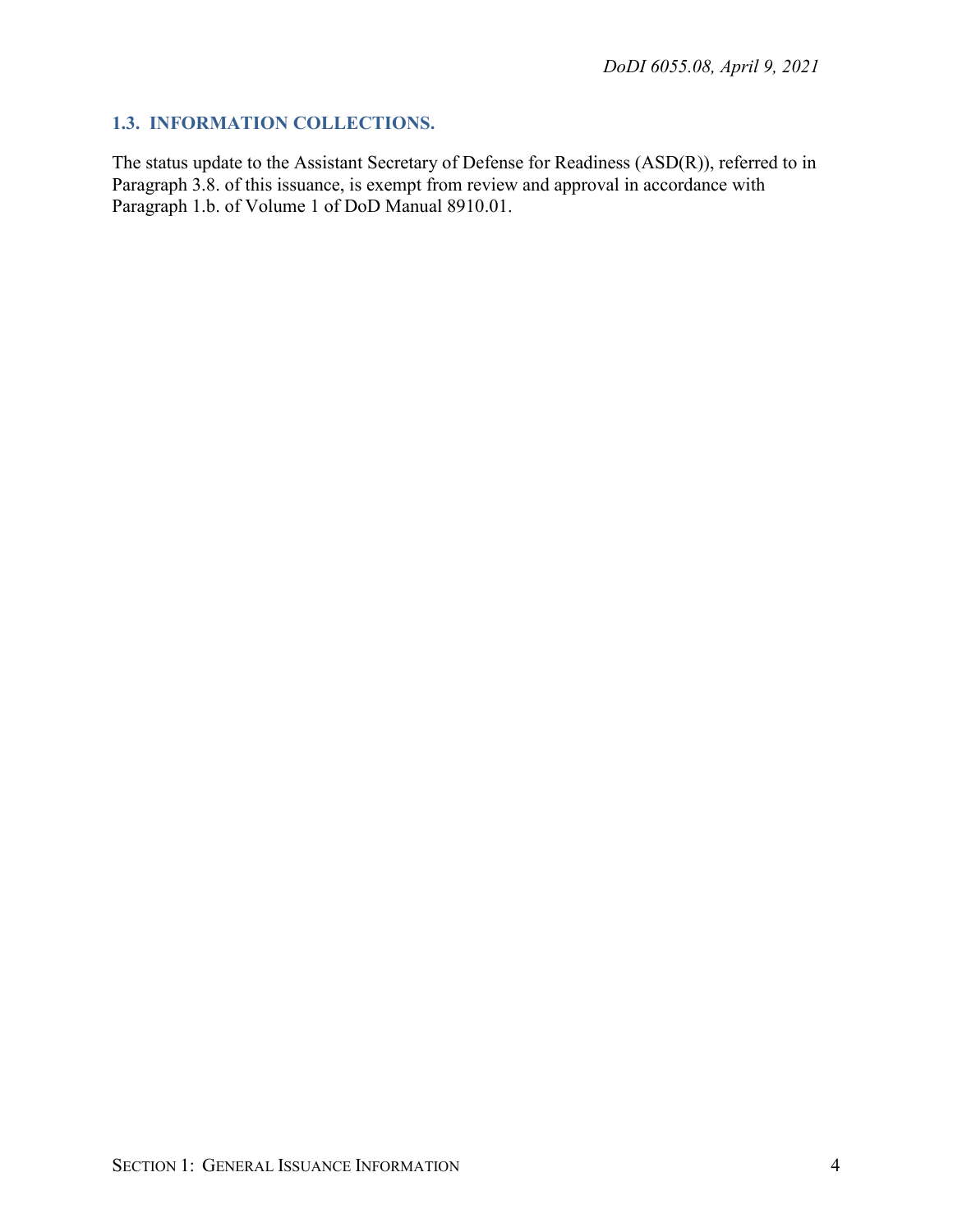# **SECTION 2: RESPONSIBILITIES**

#### <span id="page-4-1"></span><span id="page-4-0"></span>**2.1. ASD(R).**

Under the authority, direction, and control of the Under Secretary of Defense for Personnel and Readiness, the ASD(R):

a. Develops policy and provides guidance and coordination on occupational ionizing radiation protection matters within the DoD.

b. Serves as the principal DoD point of contact for Federal and State agencies that regulate occupational exposure to ionizing radiation.

c. Establishes the DoD IRWG, consisting of full-time or permanent part-time DoD employees from the DoD Components, and approves the DoD IRWG Charter.

d. Appoints an OSD representative to the DoD IRWG.

#### <span id="page-4-2"></span>**2.2. DOD COMPONENT HEADS.**

The DoD Component heads that conduct operations in which potential exposure to occupational doses of ionizing radiation exist:

a. Establish and maintain occupational ionizing radiation protection programs that implement the requirements in Section 3 and ensure that unnecessary exposure is avoided.

b. Support existing Nuclear Regulatory Commission (NRC) master material licenses and NRC programs to implement this issuance and foster the use of these programs to provide compatibility, continuity, and compliance in joint situations.

c. Appoint representatives to the DoD IRWG to perform the functions described in Section 4. These representatives must:

(1) Possess radiation protection-related expertise, such as the General Schedule (GS)-1306, GS-1311, GS-0840 job series;

(2) Possess an advanced degree (e.g., Master of Science, doctorate) in health physics or related field; or

(3) Maintain a current professional certification from the American Board of Health Physics or similar professional certification.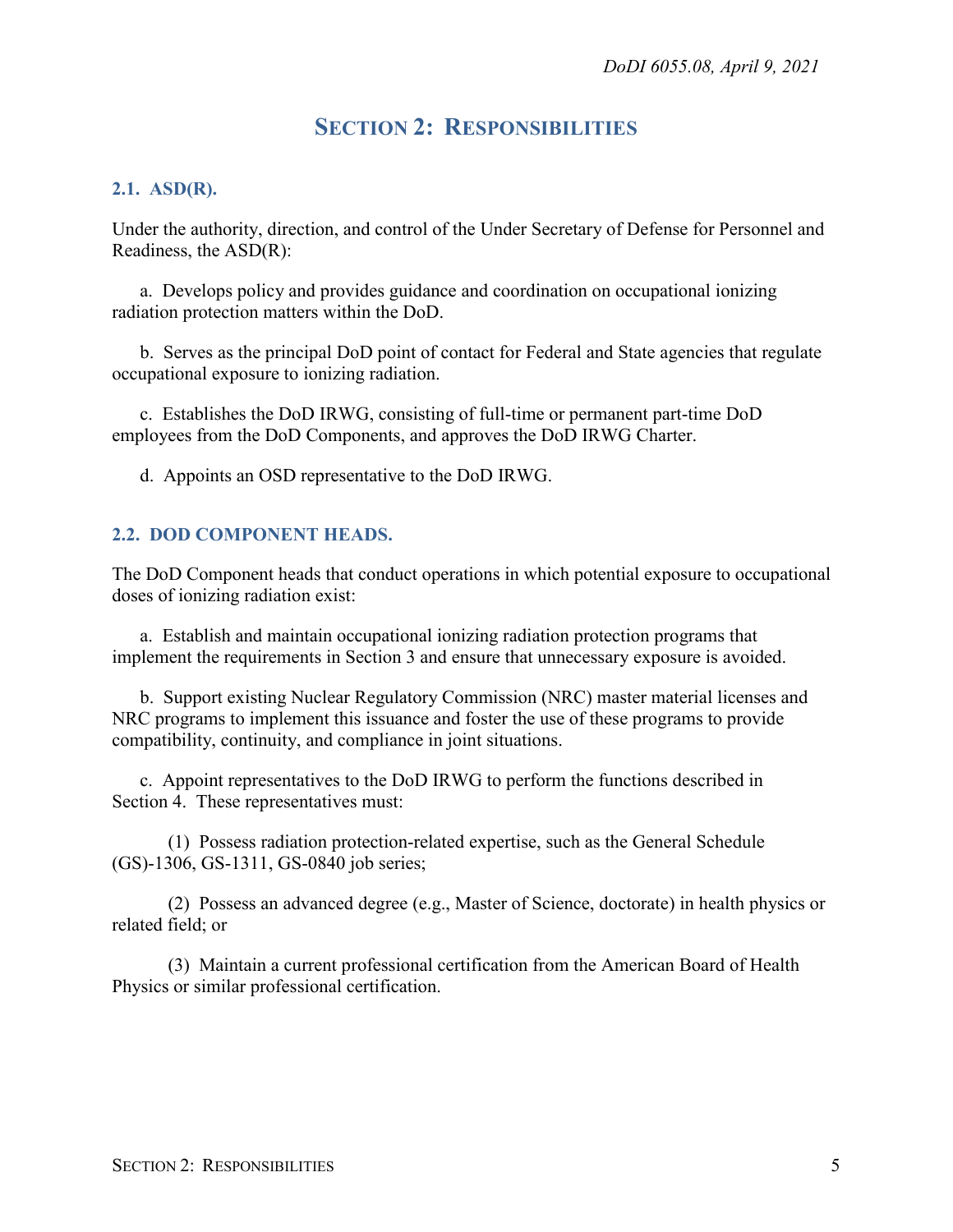# <span id="page-5-0"></span>**SECTION 3: OCCUPATIONAL IONIZING RADIATION PROTECTION PROGRAM REQUIREMENTS**

## <span id="page-5-1"></span>**3.1. GENERAL.**

The DoD Components that conduct operations in which potential exposures to occupational doses of ionizing radiation exist will implement the requirements in this section and conform to the requirements in Radiation Protection Guidance to Federal Agencies for Occupational Exposure.

#### <span id="page-5-2"></span>**3.2. DOSIMETRY.**

The DoD Components will process individual dosimetry devices by laboratories accredited by the National Voluntary Laboratory Accreditation Program. Individuals who, in the course of their duties, may be occupationally exposed to any source of ionizing radiation will be provided dosimetry monitoring devices and bioassays, according to the applicable exposure pathways, when:

a. It is determined that there is a significant chance of receiving more than one-tenth of the limit on annual exposure specified in Part 20.1201 of Title 10, CFR, as specified in Part 20.1502 of Title 10, CFR.

b. The DoD Component head determines that it benefits their Component to document doses below those specified in Paragraph 3.2.a.

c. The DoD Component head has reason to believe exposure to ionizing radiation or radioactive material is probable in a wartime or emergency environment, and monitoring will be beneficial in preventive measures, medical treatment, or future inquiries. Commanders have the authority to issue radiation dosimeters when operationally necessary.

d. It is required by NRC license.

e. Dose limits for machine-generated radiation will be identical to the NRC dose limits for byproduct-generated radiation.

#### <span id="page-5-3"></span>**3.3. HEALTH RISK MANAGEMENT (HRM).**

a. Conduct HRM in accordance with DoDI 6055.05 and DoD Component policies.

b. Use HRM, documentation, and training to support monitoring efforts.

c. Use a DoD Component–approved information management system for HRM data.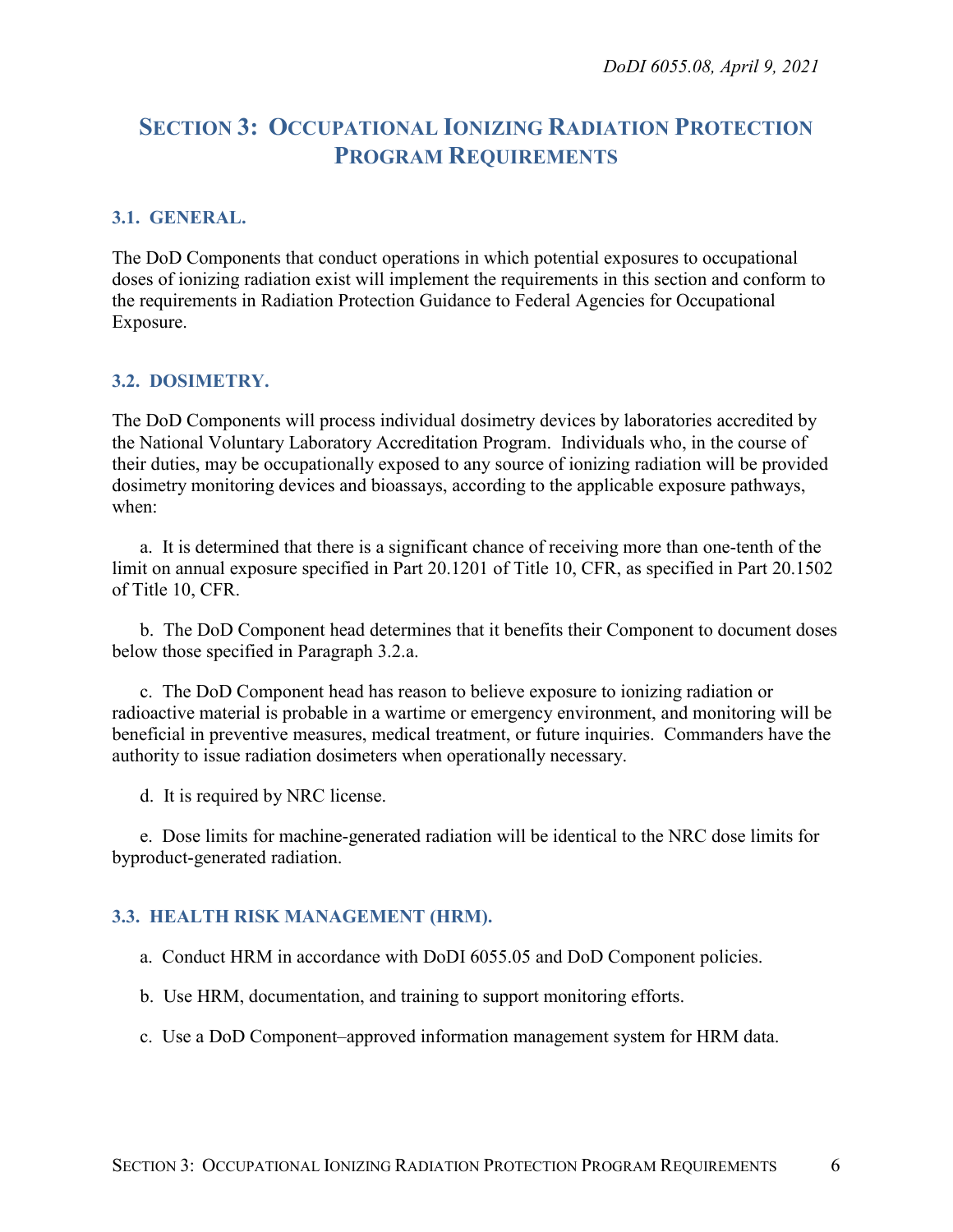d. Maintain records of radiological results from HRM activities as well as site characterization and decommissioning activities according to the DoD Component's records disposition schedule.

e. Establish procedures to make data easily retrievable and available for review, on request.

## <span id="page-6-0"></span>**3.4. IONIZING RADIATION DOSES TO THE UNBORN CHILD.**

## <span id="page-6-1"></span>**a. ALARA.**

Establish policies and procedures to keep ionizing radiation doses to an embryo or fetus ALARA.

#### <span id="page-6-2"></span>**b. Notifications.**

Civilian employees and military members, in order to control occupational exposure to ionizing radiation as discussed in Paragraph 3.4.d., have the option of notifying their supervisor, radiological controls manager, or medical representative of their pregnancy in order to invoke exposure controls for the embryo or fetus.

#### <span id="page-6-3"></span>**c. Declaration Statement.**

The DoD Components will document in a declaration statement the notification of pregnancy and the intent to invoke exposure controls. The declaration statement is retained in the individual's occupational health treatment record or ionizing radiation exposure record.

#### <span id="page-6-4"></span>**d. Occupational Exposure Limits.**

Limit occupational exposures to an embryo or fetus in accordance with Section 20.1208 of Title 10, CFR, and Paragraphs 3.4.d.(1) and 3.4.d.(2).

(1) Once a declaration of pregnancy is made, immediately take action to limit the occupational exposure to an embryo and fetus of a declared pregnant individual to less than 500 millirems (mrem) (5 millisieverts (mSv)) total effective dose equivalent during the entire gestation period. Exposure should not exceed 50 mrem (0.5 mSv) per month. If the occupational dose to an embryo or fetus is determined to have exceeded 500 mrem (5mSv) before the individual declares pregnancy, limit the individual's occupational exposure to 50 mrem (0.5 mSv) for the remainder of the pregnancy.

(2) For the duration of the pregnancy, offer a declared pregnant individual reassignment from specific tasks if it is determined by a qualified radiation protection expert or professional that there is significant potential for a total effective dose to an embryo or fetus in excess of 500 mrem (5 mSv) for the gestation period. Reassignment will entail no loss of job security or economic penalty to the worker.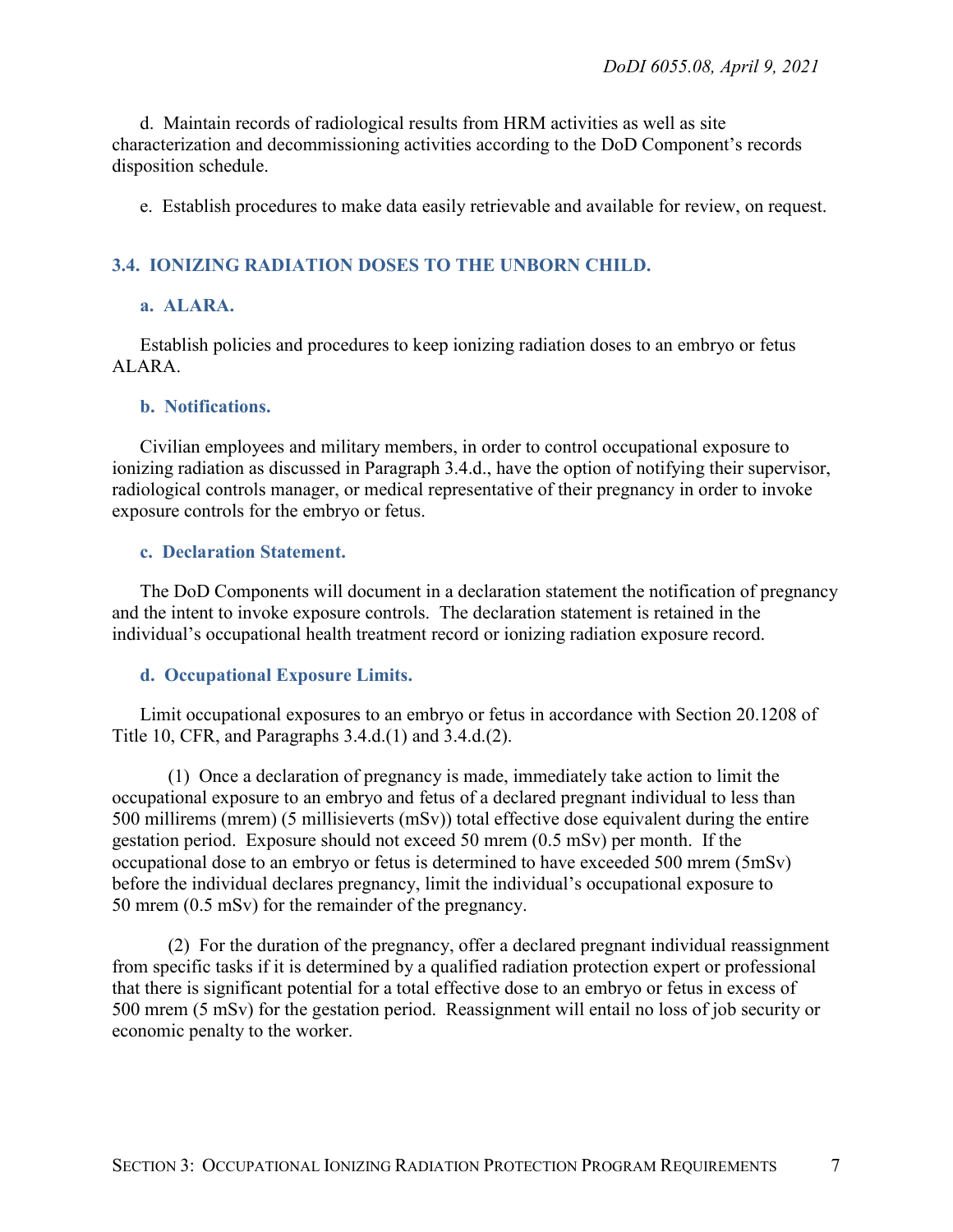## <span id="page-7-0"></span>**3.5. INSPECTIONS, RISK MANAGEMENT, AND RECORDS.**

#### <span id="page-7-1"></span>**a. Inspections.**

Conduct inspections capable of measuring compliance, identifying deficiencies, informing commanders, eliciting corrective actions, and validating outcomes. These inspections will:

(1) Occur at a frequency and time advantageous to the DoD Components to ascertain deficiencies during routine operations.

(2) Be identified by the DoD Component heads, as appropriate, for garrison, underway, and wartime operations.

#### <span id="page-7-2"></span>**b. Risk Management.**

Manage risk to keep exposures to ionizing radiation and radioactive material ALARA in context with military operational demands. Hazard identification is the primary focus of risk management and every military and civilian member will be encouraged to mitigate hazards.

#### <span id="page-7-3"></span>**c. Records.**

(1) For each monitored person, maintain cumulative ionizing radiation dose records in a central data repository consistent with the requirements of Section 20.2106 of Title 10, CFR, for doses received by all employees for whom monitoring was required pursuant to Section 20.1502 of Title 10, CFR.

(2) Make external and internal dosimetry data a part of the record even when the results are less than the minimum sensitivity of the dosimeter or analysis method for a specific period of time or event. In addition, identify dosimetry data that is not based on actual measurements (i.e., calculations, estimates).

(3) Make dosimetry records available to monitored individuals on request and annually to those individuals whose occupational dose exceeds 100 mrem (1 mSv), based on established DoD Component policy.

(4) Instruct individuals on how to obtain their cumulative dosimetry records on release from employment in accordance with the privacy requirements in DoDI 5400.11, DoD 5400.11-R, and DoD Manual 6025.18.

(5) Retain HRM and dosimetry data and inspection results at the installation level and archive according to established DoD Component policy.

(6) Archive environmental data pertinent to occupational exposure to ionizing radiation or radioactive material indefinitely on closure of installations or facilities.

(7) Establish procedures to make data easily retrievable and available for review by the DoD Component heads, on request.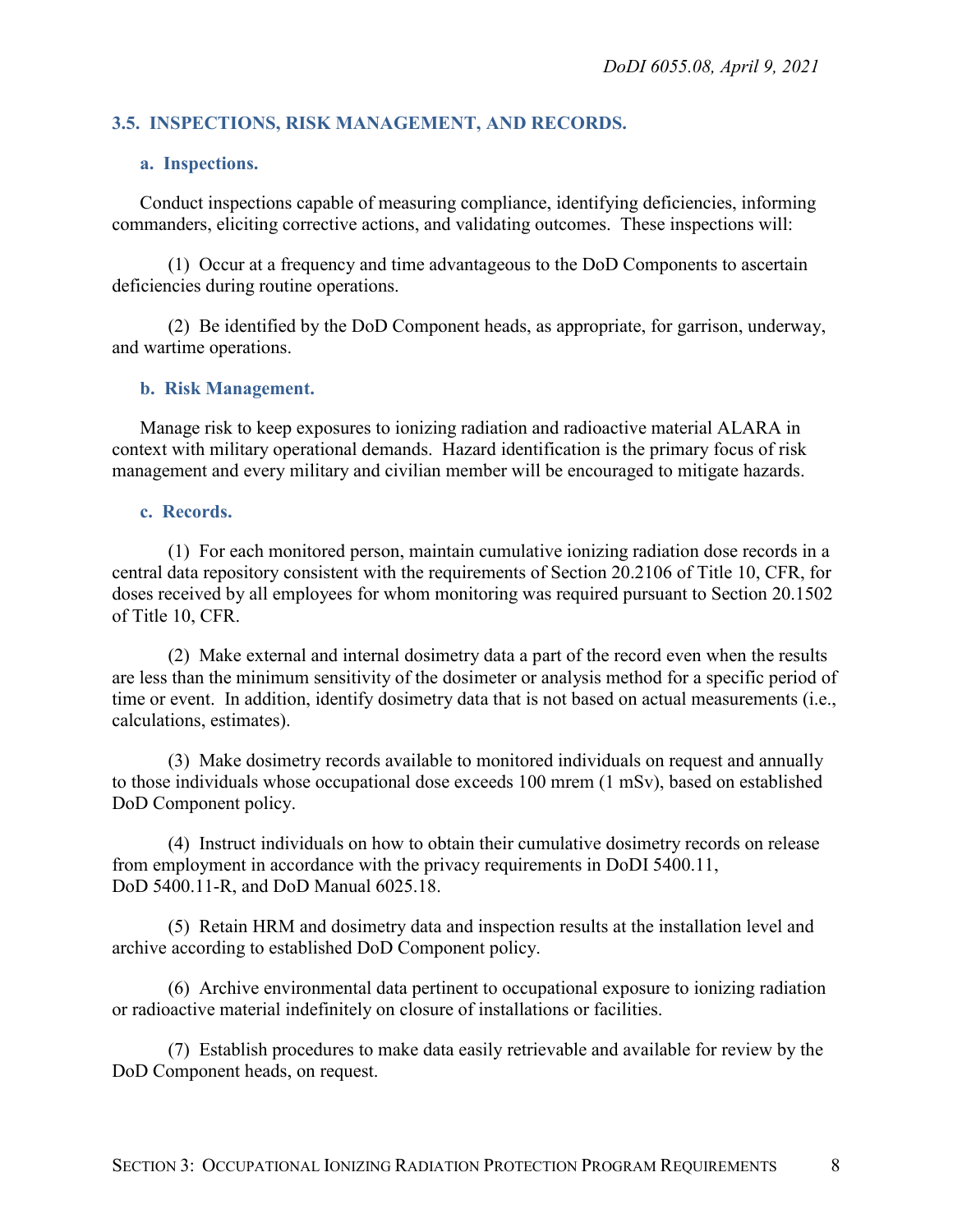## <span id="page-8-0"></span>**3.6. CONTROL OF RADIOACTIVE MATERIAL AND DEVICES CAPABLE OF GENERATING IONIZING RADIATION.**

a. Establish measures to secure, inventory, and safely use radioactive material within an area of responsibility.

b. Establish procedures to prevent and reconcile the loss of radioactive material within an area of responsibility. Except for HRM and control of individual exposures to contamination, this does **not** apply to depleted uranium munitions unless specifically required by the applicable license or master material license permit.

c. At the installation, licensee, or permittee level, as applicable, develop a complete inventory of radioactive material (above exempt quantities) and devices capable of emitting ionizing radiation. See Part 30 of Title 10, CFR, for exempt quantities.

d. Develop the capability to generate reports for specific or consolidated information when required by OSD or Federal regulatory agencies.

e. To the fullest extent practical, implement the safety and occupational health portions of Nuclear Regulatory Commission technical report (NUREG)-1575, Revision 1; NUREG-1575, Supplement 1; and NUREG-1576 when decontaminating or decommissioning installations, facilities, and equipment.

f. Consult with the DoD Component ionizing radiation safety offices to ensure that appropriate ionizing radiation safety programs are in place before the purchase of any industrial equipment designed to emit ionizing radiation.

g. Establish measures to control contractor use of radioactive material and ionizing radiation-producing devices within DoD facilities and installations in accordance with Subpart 52.223-7 of the Federal Acquisition Regulation, when applicable.

h. Establish measures so that the use and control of generally licensed devices are in accordance with Part 31 of Title 10, CFR.

i. Apply the DoD goal to maintain the average annual concentration of radon gas in occupied workplaces at or below 0.8 working level month per year (WLM/yr) with an occupational exposure limit of 4 WLM/yr. Apply the average annual radon gas concentration of 4 picocuries per liter (pCi/L) as a screening value to meet the goal of 0.8 WLM/yr.

(1) Apply the ALARA principle to exposures greater than this goal, but less than the occupational exposure limit, with consideration given to efficiency, cost, and mission requirements.

(2) Use measurements made in pCi/L to assess WLM/yr exposures if appropriate.

(3) Use this calculation for determining exposures as measured in WLM/yr. To assess the exposures as measured in WLM/yr from the average annual concentration measured as pCi/L, use the appropriate exposure duration and an equilibrium factor (EF). Generally, the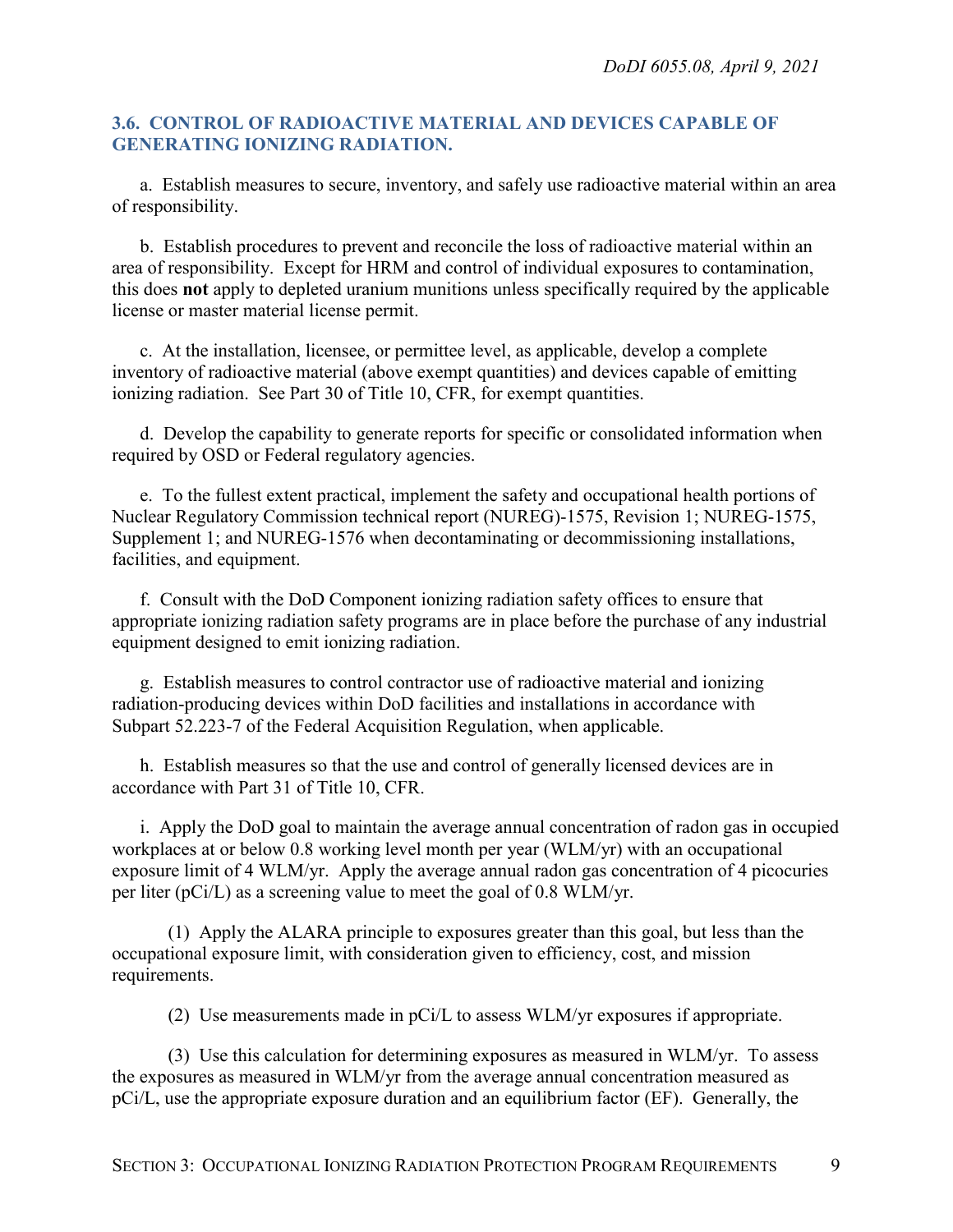assumed (EF) is 0.4 unless measurements are made that indicate the use of an alternative. Use the equation for calculating the WLM/yr shown in Figure 1.

```
Figure 1. Equation for Calculating the WLM/yr
```

```
[(\text{Radon}^{222} \text{ concentration}, \text{pCi/L}) \times (\text{EF}, \text{unitless}) \times (\text{time}, \text{hours/year})](17,000 \text{ pCi hours/L} \text{WLM})
```
# <span id="page-9-0"></span>**3.7. INCREASED CONTROLS.**

a. Implement NRC requirements for protection of quantities of radioactive material exceeding Category 1 or Category 2 thresholds in accordance with Part 37 of Title 10, CFR.

b. Coordinate efforts to comply with the requirements of Part 37 of Title 10, CFR, among DoD Component security, law enforcement, and force protection officials.

c. For documents pertinent to control of materials in accordance with Part 37 of Title 10, CFR, and quantities of material meeting controlled unclassified information safeguarding levels:

(1) Mark as "Withhold from public disclosure in accordance with Part 2.390 of Title 10, CFR."

(2) Make accessible to individuals with a need to know and determined trustworthy according to NRC criteria.

(3) Keep secure at all times.

d. Transport material subject to the controls in Part 37 of Title 10, CFR, according to the NRC and Department of Transportation requirements.

# <span id="page-9-1"></span>**3.8. ALARA PROGRAM.**

a. Establish a means to demonstrate by metrics that exposures of individuals to occupational ionizing radiation are kept ALARA.

b. Provide a status update to the ASD(R) as part of the safety and occupational health program management review requirements of DoDI 6055.01.

# <span id="page-9-2"></span>**3.9. FACILITIES AND INSTALLATIONS.**

a. Develop a list of locations where radioactive materials are or have been used, stored, or disposed. A historical radiological assessment that documents past and current uses of radioactive materials at installations is the best method to accomplish this requirement.

b. Update the historical radiological assessment as often as specified by the DoD Component heads for active facilities and installations. Chapter 3 of NUREG 1575 provides guidance on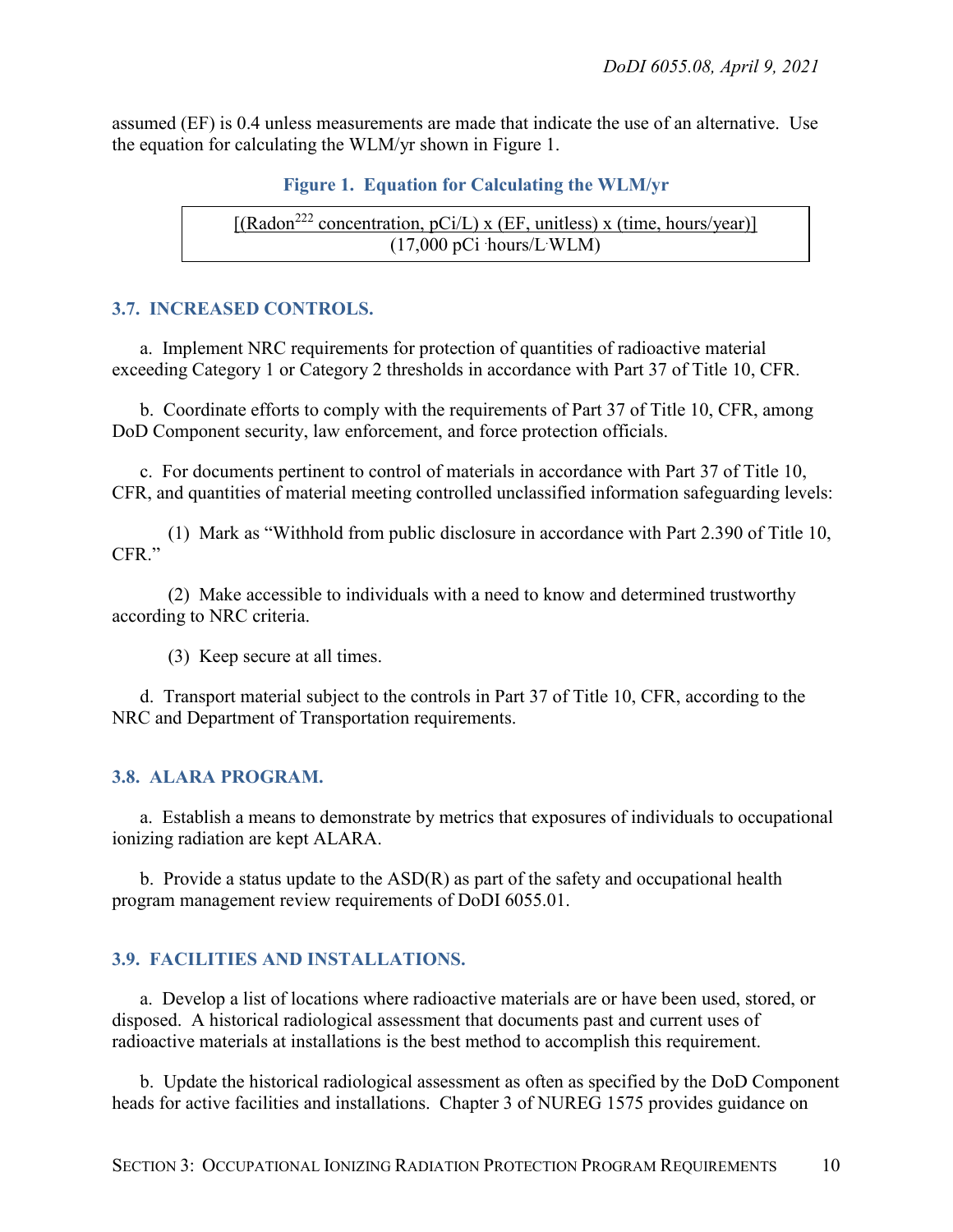conducting a historical site assessment, which is equivalent to a historical radiological assessment.

c. Manage decontamination and decommissioning activities at DoD Component facilities and installations, including base realignment and closure, using appropriate ionizing radiation safety and occupational health protection protocols.

d. Use signs, postings, and orders issued by commanders in accordance with Federal and State guidelines to designate ionizing radiation areas.

## <span id="page-10-0"></span>**3.10. COSMIC RADIATION.**

a. Provide aircrews training on in-flight radiation exposure associated with cosmic radiation using the Federal Aviation Administration training materials as found in the Federal Aviation Administration Advisory Circular 120-61B, where practical.

b. Provide space crews training on space flight radiation exposure and limit radiation doses in accordance with National Aeronautics and Space Administration Technical Standard, NASA-STD-3001.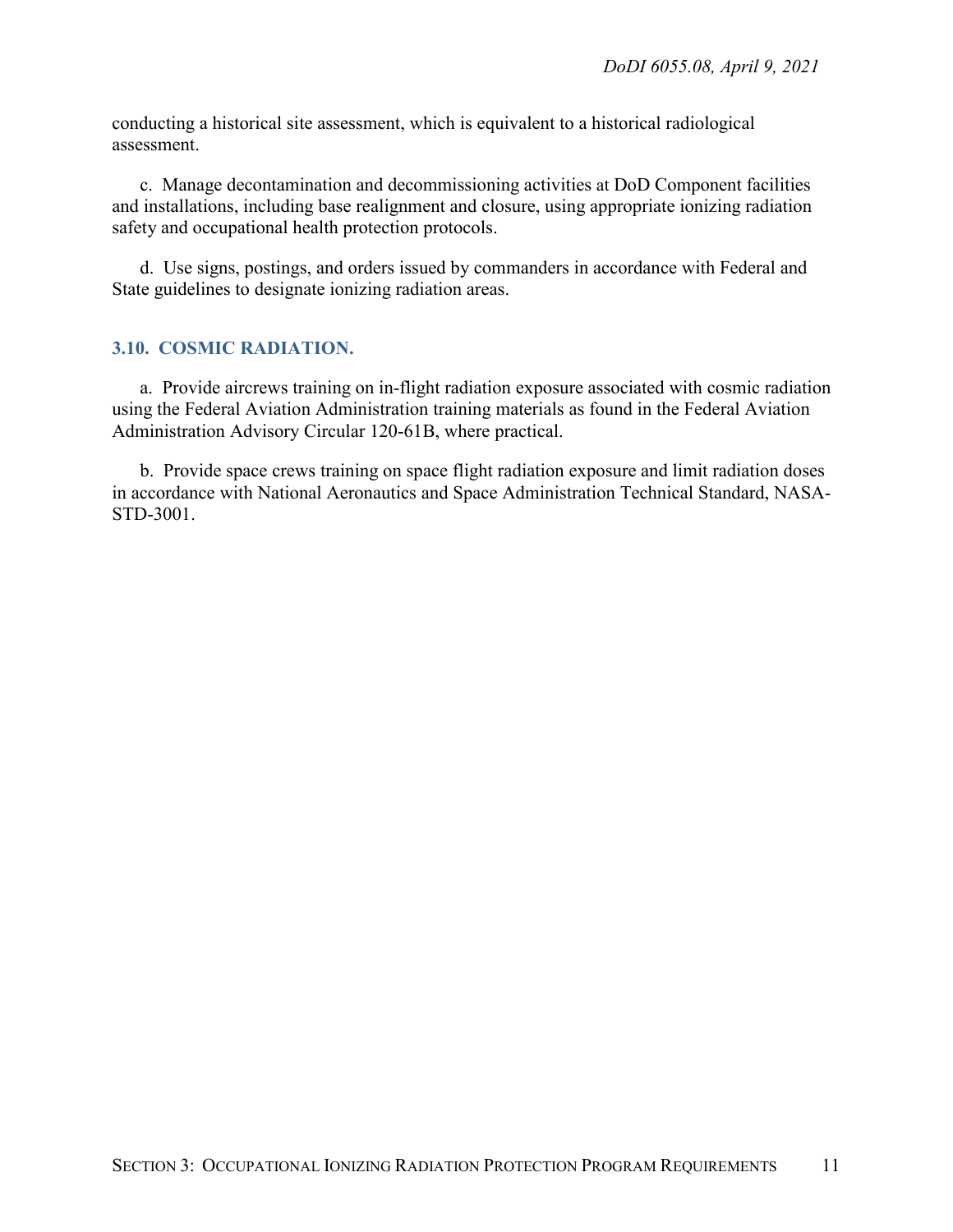# **SECTION 4: DOD IRWG FUNCTIONS**

<span id="page-11-0"></span>The DoD IRWG will:

a. Be composed of representatives from the ASD(R) and the DoD Components.

b. Provide technical advice concerning ionizing radiation safety and occupational health to the ASD(R).

c. Establish guidelines to govern the operation of the working group and procedures for selecting and rotating the chair.

d. Meet routinely as specified by the working group charter to share information, discuss items of mutual interest, and recommend policies to the ASD(R).

e. Submit an annual report with working group accomplishments and a work plan for future actions to the ASD(R).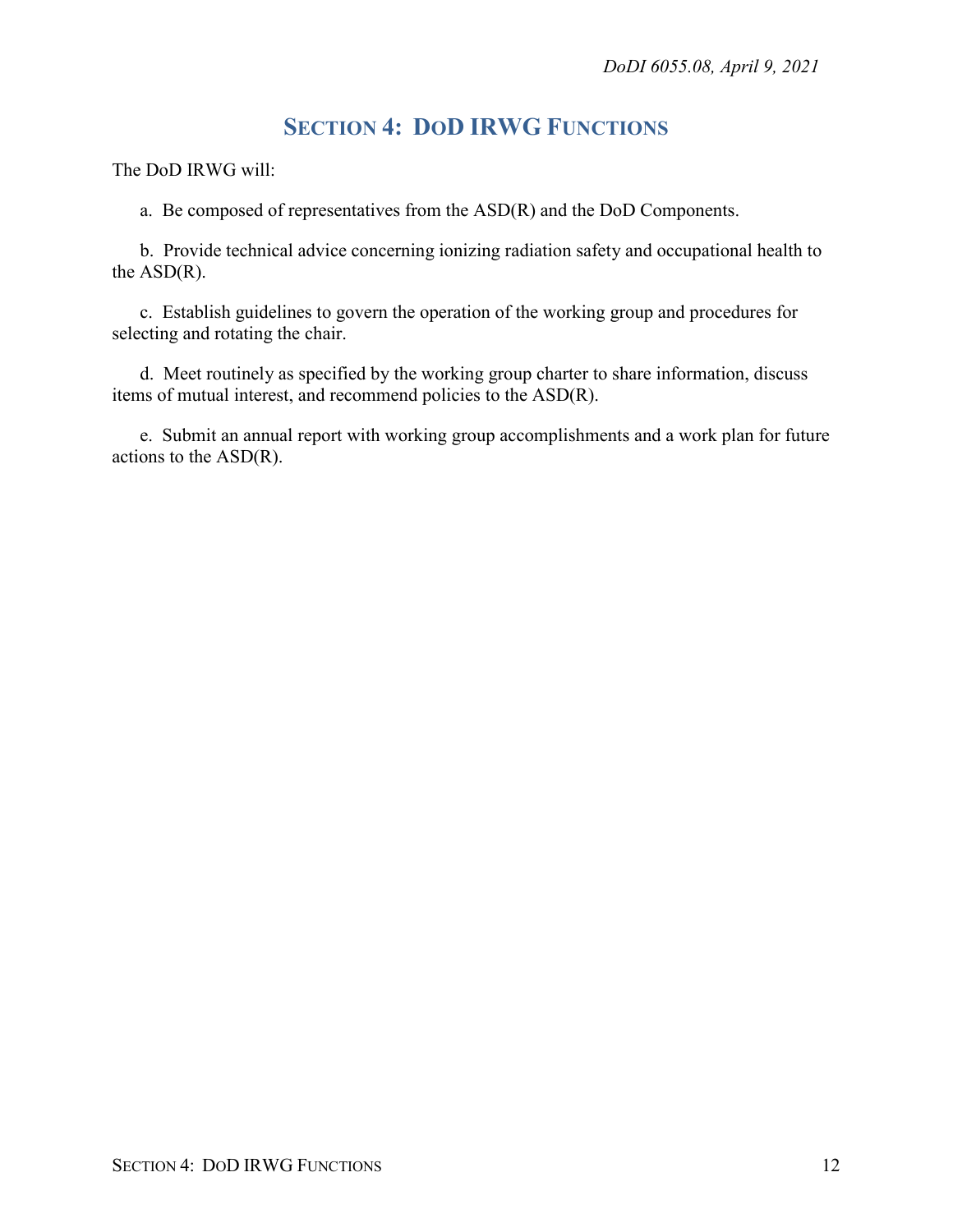# **GLOSSARY**

# <span id="page-12-1"></span><span id="page-12-0"></span>**G.1. ACRONYMS.**

| <b>ACRONYM</b>             | <b>MEANING</b>                                                                         |
|----------------------------|----------------------------------------------------------------------------------------|
| ALARA<br>ASD(R)            | as low as reasonably achievable<br>Assistant Secretary of Defense for Readiness        |
| <b>CFR</b>                 | Code of Federal Regulations                                                            |
| DoD IRWG<br>DoDI           | DoD Ionizing Radiation Working Group<br>DoD instruction                                |
| EF                         | equilibrium factor                                                                     |
| <b>GS</b>                  | General Schedule                                                                       |
| <b>HRM</b>                 | health risk management                                                                 |
| mrem<br>mSv                | millirems<br>millisieverts                                                             |
| <b>NRC</b><br><b>NUREG</b> | <b>Nuclear Regulatory Commission</b><br>Nuclear Regulatory Commission technical report |
| pCi/L                      | picocuries per liter                                                                   |
| WLM/yr                     | working level month per year                                                           |

# <span id="page-12-2"></span>**G.2. DEFINITIONS.**

These terms and their definitions are for the purpose of this issuance.

| <b>TERM</b>        | <b>DEFINITION</b>                                                                                                                         |
|--------------------|-------------------------------------------------------------------------------------------------------------------------------------------|
| embryo or fetus    | The developing human organism from conception until time of birth.                                                                        |
| ionizing radiation | Electromagnetic waves (photons) or subatomic particles capable of<br>producing ions, directly or indirectly, when passing through matter. |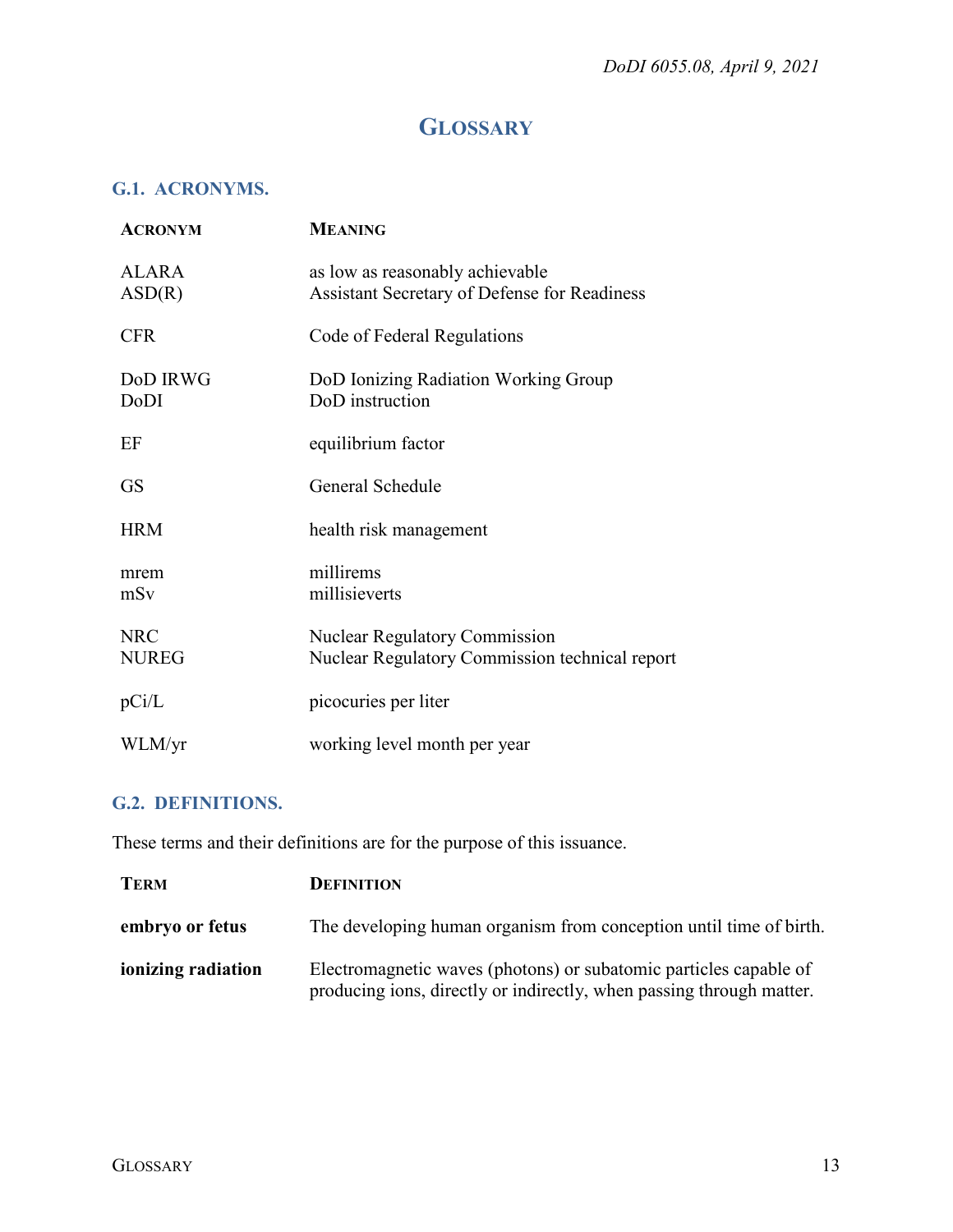| <b>TERM</b>       | <b>DEFINITION</b>                                                                                                                                                                                                                                                                                                                                                                                                                                                                                                                  |
|-------------------|------------------------------------------------------------------------------------------------------------------------------------------------------------------------------------------------------------------------------------------------------------------------------------------------------------------------------------------------------------------------------------------------------------------------------------------------------------------------------------------------------------------------------------|
| occupational dose | Dose received by an individual in the course of employment in which<br>the individual's assigned duties involve exposure to radiation or to<br>radioactive material from licensed and unlicensed sources of<br>radiation, whether in the possession of the licensee or other person.<br>Does not include doses received from background ionizing radiation,<br>from any medical administration the individual has received, from<br>voluntary participation in medical research programs, or as a member<br>of the general public. |
| WLM               | A measurement that quantifies the exposure to radon progeny in air.<br>It is defined as one work level (combination of progeny in a liter of<br>air that results in the emission of 1.3 x $105$ Mega electron-volts of<br>short-lived alpha energy) of exposure for 170 hours (or the equivalent<br>of 100 pCi/L for 170 hours in the artificial condition where all radon<br>progeny are in equilibrium with the concentration of radon).                                                                                         |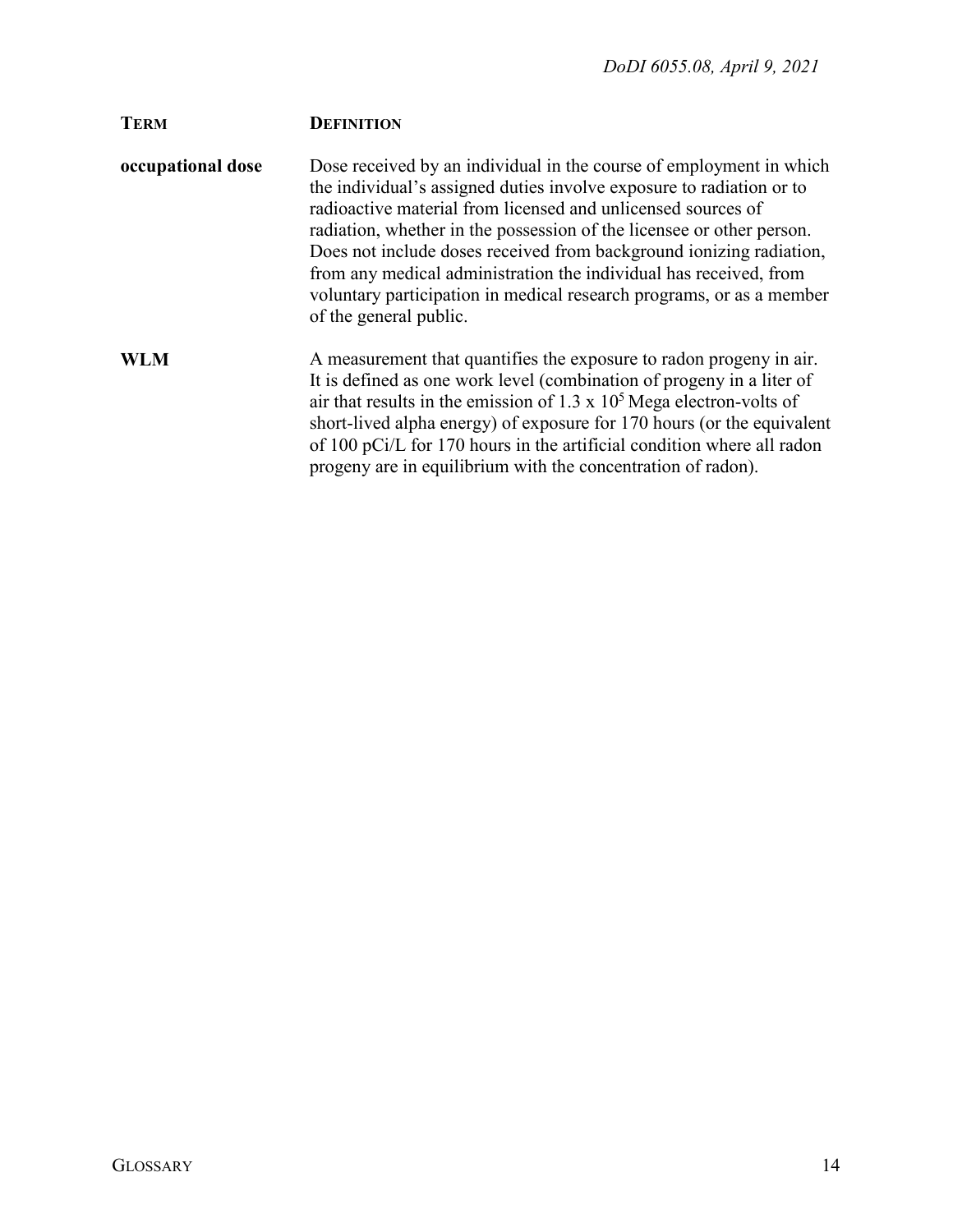# **REFERENCES**

- <span id="page-14-0"></span>Code of Federal Regulations, Title 10
- Code of Federal Regulations, Title 29, Section 1910.1096
- Deputy Secretary of Defense Memorandum, "Safety and Occupational Health Policy Oversight Functions," April 10, 2019
- DoD 5400.11-R, "Department of Defense Privacy Program," May 14, 2007
- DoD Directive 5124.02, "Under Secretary of Defense for Personnel and Readiness (USD(P&R))," June 23, 2008
- DoD Instruction 5400.11, "DoD Privacy and Civil Liberties Programs," January 29, 2019, as amended
- DoD Instruction 6055.01, "DoD Safety and Occupational Health (SOH) Program," October 14, 2014, as amended
- DoD Instruction 6055.05, "Occupational and Environmental Health (OEH)," November 11, 2008, as amended
- DoD Manual 6025.18, "Implementation of the Health Insurance Portability and Accountability Act (HIPAA) Privacy Rule Compliance in DoD Health Care Programs," March 13, 2019
- DoD Manual 8910.01, Volume 1, "DoD Information Collections Manual: Procedures for DoD Internal Information Collections," June 30, 2014, as amended
- Environmental Protection Agency, "Radiation Protection Guidance to Federal Agencies for Occupational Exposure," January 27, 1987[1](#page-14-1)
- Executive Order 12196, "Occupational Safety and Health Programs for Federal Employees," February 26, 1980, as amended
- Federal Acquisition Regulation, Subpart 52.223-7, "Notice of Radioactive Materials," January 1997
- Federal Aviation Administration Advisory Circular 120-61B, "In-Flight Radiation Exposure," November [2](#page-14-2)1,  $2014^2$
- Joint Publication 3-11, "Operations in Chemical, Biological, Radiological, and Nuclear Environments," October 29, 2018[3](#page-14-3)
- National Aeronautics and Space Administration Technical Standard, NASA-STD-3001, Volume 1, Revision A with Change 1, "NASA Space Flight Human System Standard Volume 1, Revision A: Crew Health," July 30, 201[4](#page-14-4)<sup>4</sup>

<span id="page-14-2"></span><span id="page-14-1"></span><sup>1</sup> Available on the Internet at https://www.epa.gov/sites/production/files/2015-08/documents/52-fr-2822.pdf 2 Available on the Internet at

https://www.faa.gov/regulations\_policies/advisory\_circulars/index.cfm/go/document.information/documentID/1026 386

<span id="page-14-3"></span><sup>&</sup>lt;sup>3</sup> Available on the Internet at

https://www.jcs.mil/Portals/36/Documents/Doctrine/pubs/jp3\_11pa.pdf?ver=4F7400hqkp4j4yAlKh91oQ%3d%3d

<span id="page-14-4"></span><sup>4</sup> Available on the Internet at https://standards.nasa.gov/standard/nasa/nasa-std-3001-vol-1